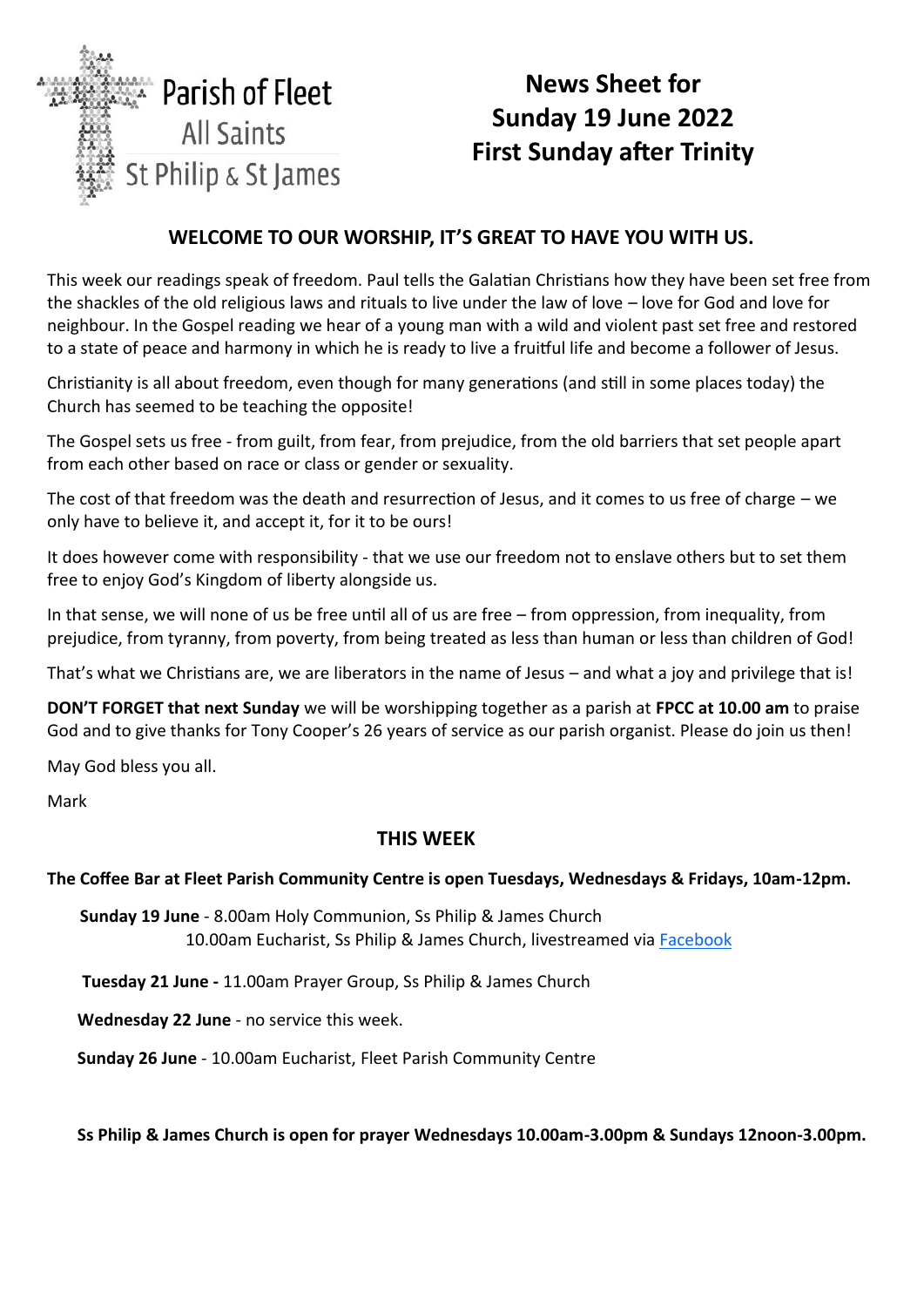## **PRAYERS FOR SUNDAY 19 JUNE - FIRST SUNDAY AFTER TRINITY**

**TODAY'S COLLECT** O God, the strength of all those who put their trust in you, mercifully accept our prayers and, because through the weakness of our mortal nature we can do no good thing without you, grant us the help of your grace, that in the keeping of your commandments we may please you both in will and deed; through Jesus Christ your Son our Lord, who is alive and reigns with you, in the unity of the Holy Spirit, one God, now and for ever.

**PRAYER AFTER COMMUNION** Eternal Father, we thank you for nourishing us with these heavenly gifts: may our communion strengthen us in faith, build us up in hope, and make us grow in love; for the sake of Jesus Christ our Lord.

#### **PLEASE REMEMBER IN YOUR PRAYERS THIS WEEK . . .**

**Those in urgent need of our prayers including…** Alona Beauchamp, Jean Belgrove, Melanie Brant, Chris Butterfield, Angus Cairns, Carol Paton, Peter Rogers, Tyler Thompson, Lucy Tyler, Barbara Willis, Clare and family, Phillip.

**Members of our extended church family in need of our continuing prayers...** Matthew Allen, Gladys Barber, Marion Brown, Dilys Denney, David & Yvonne Dunk, Joan Hall, Alan Harvey, Dexter Heard, Michael Heard, Tony Holbeche, Sue Huddie, Garth Kellett, Bonnie Lewis, Sheila O'Connor, Gill Page, Matthew Parkes, John Simson, Michael Standen, Dee Stephenson, Eileen Taylor, Erica Taylor, Jean Thomas, John Tillyer and Molly Wilson.

**Those who have died recently** John Beauchamp, William King.

**Those from our two memorial books whose anniversaries fall at this time…**Adeline Beer, Pierre Retief, Henry Clifford, Winifred Atkins, Douglas Binstead, Josephine Warner, David Brooker, Colin Heywood, Iris Manfield, Gwendoline Shuttler.

#### **PRAYER DIARY FOR WEEK BEGINNING 20 JUNE 2022**

**Meditation** 'If possible, as far as it depends on you, be at peace with all people.' *Romans 12*

**We give thanks** for the gift of prayer itself.

**Please pray…**

**Mon -** For those who support and minister to refugees.

**Tues -** For those who work in the Fire and Rescue Service.

**Wed -** For all working on the rebuilding of All Saints Church, and for all who continue to support and work on this project.

**Thurs -** For those grieving the death of a child.

**Fri -** For those operating mental health support helplines for adults and children.

**Sat -** For the government and people of Japan.

**Sun -** For those working in hospitality and entertainment.

**ALL WEEK -** For those who live in Nursery Close, Oakley Drive, Oakley Drive, Oasthouse Drive, Old Cove Road, Old Dairy Close.

#### **READINGS FOR SUNDAY 19 JUNE**